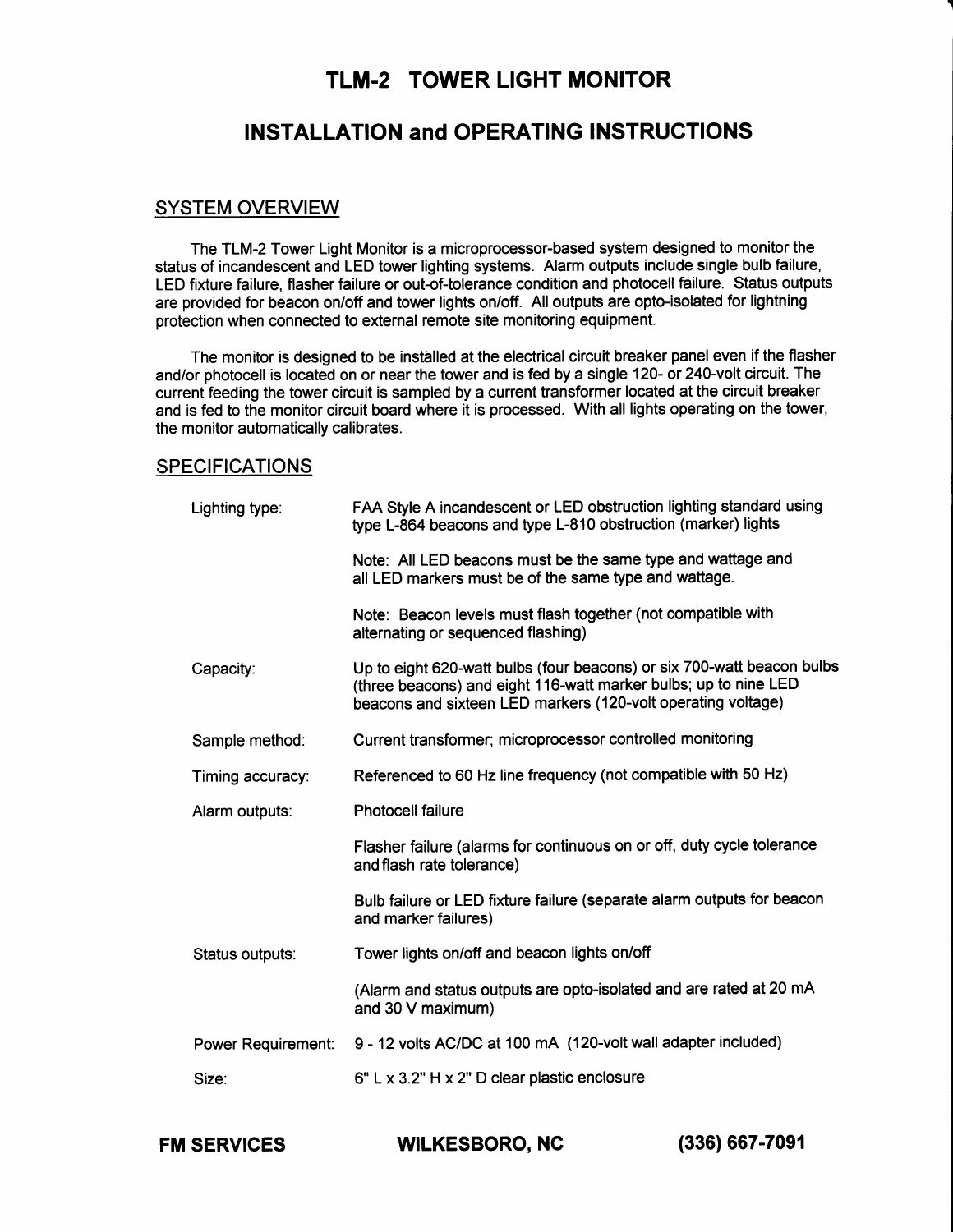## **INSTALLATION**

lmportant! Installation requires access to the tower light circuit breaker and potentially lethal voltages. A qualified electrician should be employed to make any changes to the electrical system. All applicable electrical codes must be followed.

> Locate the circuit breaker for the tower lights and turn it off. For 120-volt systems, remove the wire from the breaker and pass it through the current transformer hole (direction is not important). For 240-volt systems, remove the wires from the breaker and pass them through the current transformer in the opposite direction. Do not pass the neutral or ground wire through the current transformer. Reconnect the wire(s) to the circuit breaker (do not reset the circuit breaker at this time).

> Mount the monitor enclosure near the circuit breaker panel and connect the current transformer to the monitor using the cable supplied ("CT OUT" terminals on the current transformer to the "CT IN" terminals on the monitor board - polarity is not important). After the current transformer and monitor are connected, the tower light circuit breaker can be reset. Tower lights should not be operated without the current transformer connected to the monitor.

Connect the wires from the AC adapter to the "AC/DC lN" terminal on the monitor board (polarity is not important). Plug the AC adapter into a 120 VAC receptacle.

Note! It is recommended that a 120 VAC receptacle be wired to the tower light circuit to supply the monitor. This method will cause the monitor to alarm the remote monitor system if the breaker should trip during daylight when the tower lights are normally off. lf the monitor is supplied from a separate circuit, a daytime trip of the tower light circuit breaker will not cause an alarm until the photocell timer has expired (up to 20 hours).

> Connect the remote monitoring system to the tower light monitor. As long as power is applied, the monitor provides a continuous closure between the "COMMON" terminal and each of the alarm terminals ("PHOTOCELL, FLASHER, BEACON, MARKER and ALARM") under a no-alarm condition. An alarm condition causes an open circuit on that alarm terminal (active high). lf dipswitch no. 4 is set to "ON", the "PHOTOCELL, FLASHER, BEACON and MARKER" alarms are changed to active low. This mode allows these alarms to be paralleled with other units where multiple towers are monitored (such as directional arrays) to save on status inputs on the remote monitoring equipment. lf this mode is used, the "ALARM" output from each unit should be wired to the remote monitoring system as a failsafe and to indicate which tower is causing the specific alarm. The "LIGHTS STATUS" and "BEACON STATUS" terminals provide a closure when the tower lights and beacons are on, respectively. These outputs act like dry contacts - the remote monitoring equipment must provide pull-up resistance if necessary. Note: polarity is important if the unit is fitted with the four-channel open-collector opto-isolators - the alarm terminals must be positive with respect to the "COMMON" terminal. lf the unit is fitted with the twochannel FET opto-isolators, polarity is not important. A remote alarm reset can be accomplished by providing a closure from the remote monitoring system to the "GROUND" and "RESET" terminals (opto-isolated).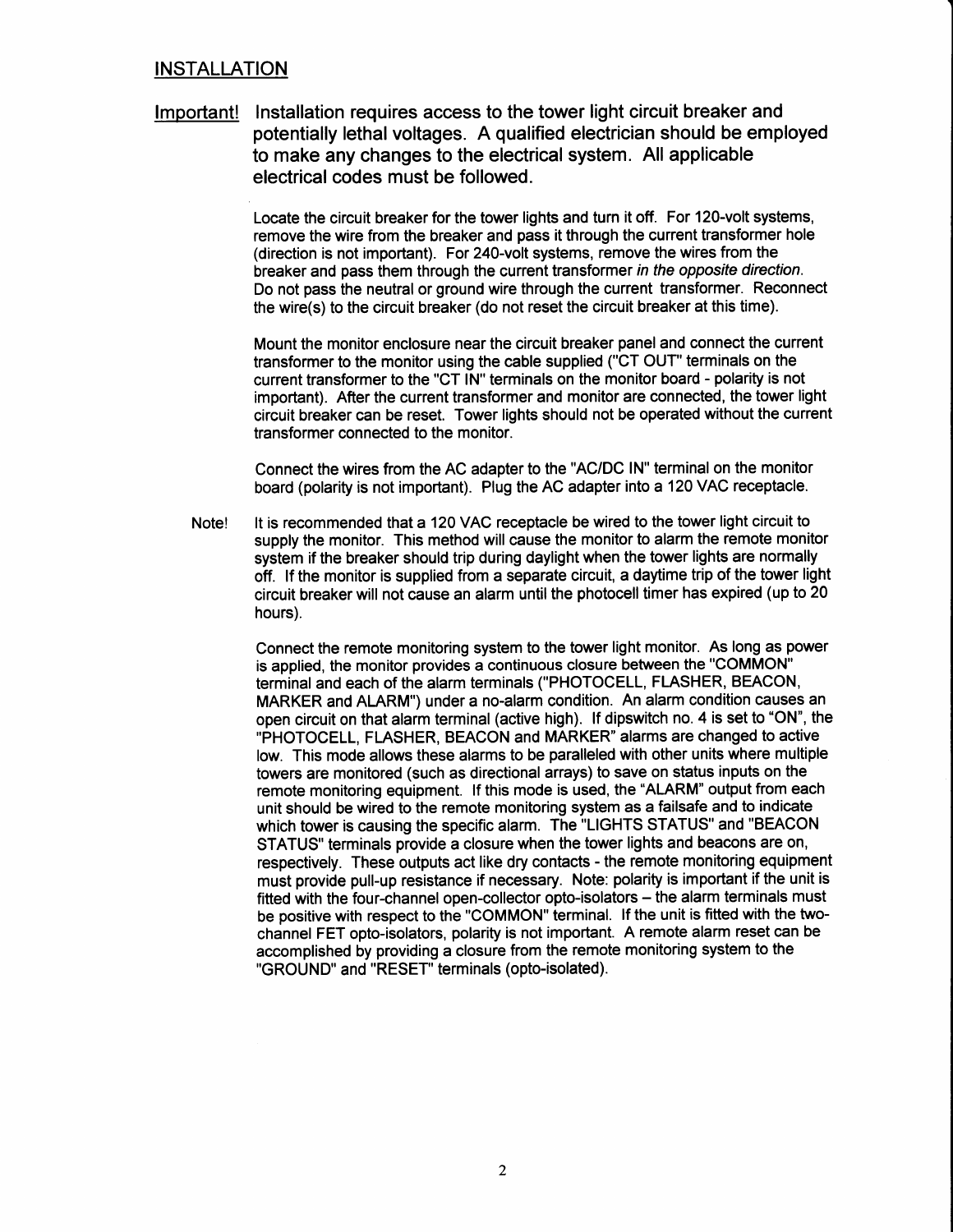## OPERATING DIPSWITCH SETTINGS

- Note! Switch to the right is "ON", top switch is No. 1.
- Switch No. 1: lf there is a marker light used in the Antenna Tuning Unit (AM stations) for humidity control that is on continuously (located before the tower flasher/photocell unit in the circuit), then set this switch to "ON". This setting will cause the monitor to ignore this bulb and give correct a correct tower lights on/off status. This bulb must be a 116-watt marker lamp.
- Note! ATU bulb cannot be used on LED lighting systems and switch no. 1 has no effect if unit is set up for LED mode.
- Switch No. 2: lf this switch is set to "OFF", the photocell timer is set to 20 hours. lf the monitor does not detect the tower lights status change during this time span, a "PHOTOCELL" alarm will occur.

lf this switch is set to "ON", the photocell timer is inhibited. Use this setting if tower lights are always operating (photocell not used).

Switch No. 3: lf this switch is set to "OFF", the "PHOTOCELL, FLASHER, BEACON or MARKER" alarms will be cleared after the alarm condition is corrected (the "ALARM" output must be cleared by pressing the reset button).

> lf this switch is set to "ON", the "PHOTOCELL, FLASHER, BEACON or MARKER" alarms can be cleared by pressing the reset button twice; however, these alarms will reoccur if the alarm condition persists. Use this setting for holding the alarms until manually reset.

- Switch No. 4: lf this switch is set to "OFF", the "PHOTOCELL, FLASHER, BEACON and MARKER" alarms are active high; if the switch is set to "ON" these alarms are active low. Using active low alarms allows for paralleling of multiple units to save on status requirements of the remote monitoring system when used with directional arrays.
- Note! Using the active low alarm mode compromises the failsafe feature of the unit unless the "ALARM" output is also used (this output is always active high).

## INITIAL SETUP OPTION DIPSWITCH SETTINGS

Use this procedure to setup the TLM-2 to match the type of lighting (incandescent or LED) on the tower and to combine the beacon alarm with the flasher alarm to save a status input on the site monitoring equipment.

Unplug the power supply. Set the dipswitches as described below:

- Note! Switch to the right is "ON", top switch is No. 1.
- Switch No. 1: To combine the beacon and flasher alarms to a single BEACON alarm, set this switch to "ON". In this mode a beacon lamp failure will cause a BEACON alarm and a flasher failure will cause both a BEACON and FLASHER alarm. This mode is provided to eliminate a status input if necessary. For independent FLASHER and BEACON alarms, set this switch to "OFF" (default).
- Switch No. 2: For towers with incandescent lighting, set this switch to "OFF" (default). For towers with LED lighting, set this switch to "ON'.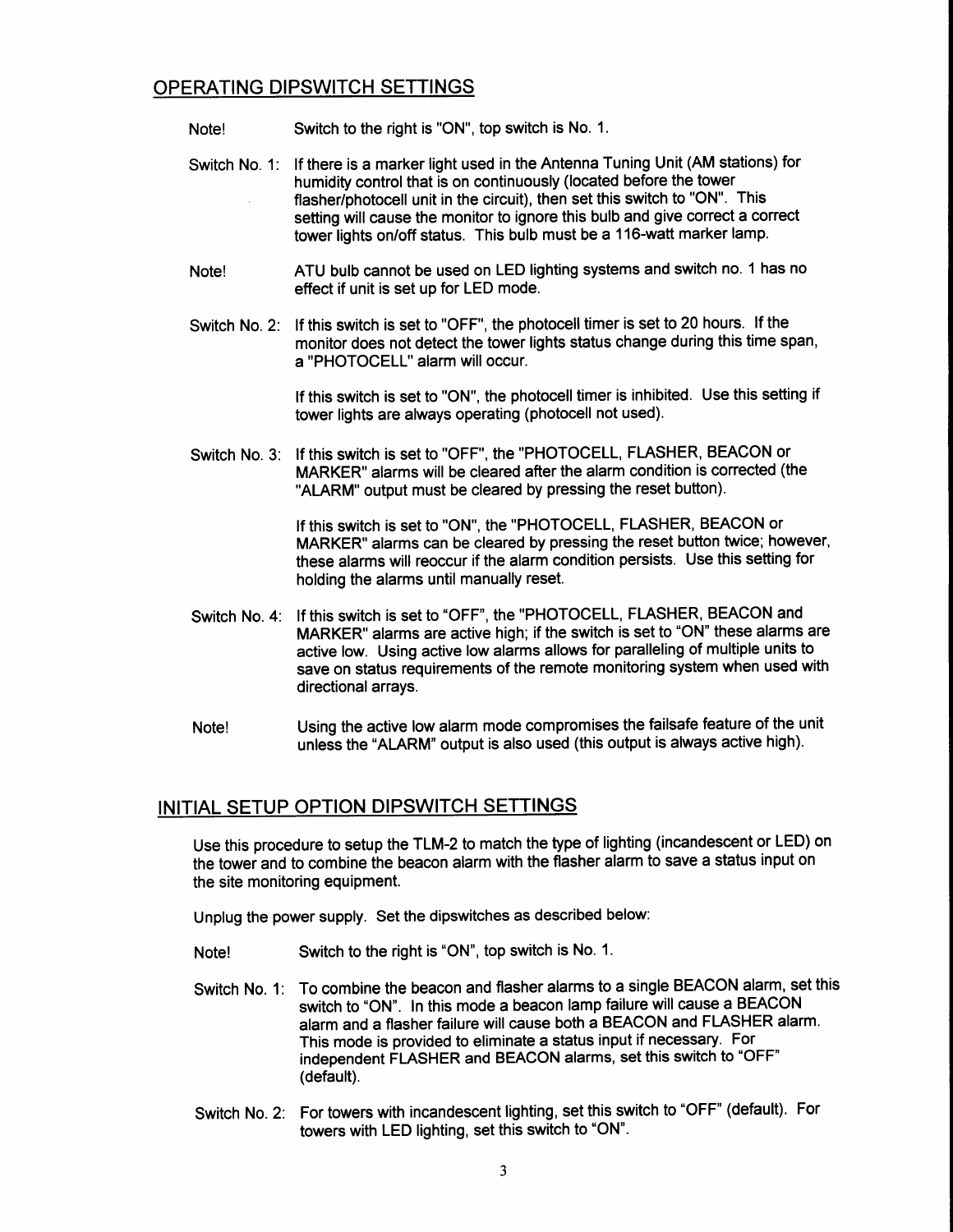While pressing the "CAL" button, power up the unit. The "RUN" light will flash at a 1 Hz rate confirming the unit is in the setup mode. Now release the "CAL" button; this will set up the unit for the desired operating mode(s). Next, power-cycle the unit; the "RUN" light will return to the 10 Hz flash rate indicating normal operation. These modes will be used until another initial setup is performed and they are retained if the unit loses power or is calibrated. Return the dipswitches to the previous settings used for normal operation. The unit is now ready for calibration.

#### **CALIBRATION**

To see how this procedure operates, press the "CAL" button.

In this mode, the "RESET" button is used to enter the number of incandescent bulbs or LED fixtures on the tower. Pressing this button will cause the lights on the TLM-2 to sequence from zero bulbs or LED fixtures (no lights lit) to the maximum number of lights permitted for the type of lighting. For more than eight LED fixtures, the lights will flash indicating a number between nine and sixteen. Additional presses will cause the lights to rotate through the permitted number of bulbs or LED fixtures. Press the "RESET" button repeatedly to cycle through the light sequence to familiarize yourself with this procedure. When finished, powercycle the unit to return to normal operation and proceed with the calibration.

Incandescent lighting (switch no. 2 "OFF" in setup mode) (default):

All tower lights should be on and flashing normally before calibrating the monitor. When this is confirmed, press the "CAL" button. The lights on the TLM-2 now indicate the currently configured number of incandescent beacon bulbs (two for each beacon). This number can range from no lights lit to all lights lit on the TLM-2. To change this number, press the "RESET" button repeatedly to select the number of lights lit on the TLM-2 that match the total number of incandescent beacon bulbs on the tower. lf the tower has no flashing beacons (markers only), select no lights lit. Press the "CAL" button again. The lights on the TLM-2 now indicate the currently configured number of incandescent marker bulbs on the tower. This number can range from no lights lit to all lights lit on the TLM-2. To change this number, press the "RESET" button repeatedly to selecthe number of lights lit on the TLM-2 that match the total number of incandescent marker bulbs on the tower. lf the tower has no markers (flashing beacons only), select no lights lit. Press the "CAL" button again. The TLM-2 will now go into the survey and calibrate mode as indicated by the lights sequencing. This mode may take up to a minute after which time the unit will return to normal operation. Any changes to the number of bulbs on the tower will require a calibration.

LED lighting (switch no. 2 "ON" in setup mode):

All tower lights should be on and flashing normally before calibrating the monitor. When this is confirmed, press the "CAL" button. The lights on the TLM-2 now indicate the currently configured number of LED beacon fixtures. This number can range from no lights lit to all lights lit either steady or flashing on the TLM-2. To change this number, press the "RESET" button repeatedly to select the number of lights lit on the TLM-2 that match the total number of LED beacon fixtures on the tower. lf the tower has no flashing beacons (markers only), select no lights lit. The maximum number of LED beacon fixtures that can be entered is nine as indicated by the "RUN" light flashing with no other lights lit. Press the "CAL" button again. The lights on the TLM-2 now indicate the currently configured number of LED marker fixtures on the tower. This number can range from no lights lit to all lights lit either steady or flashing on the TLM-2. To change this number, press the "RESET" button repeatedly to select the number of lights lit on the TLM-2 that match the total number of LED marker fixtures on the tower. lf the tower has no markers (flashing beacons only), select no lights lit. The maximum number of LED marker fixtures that can be entered is sixteen as indicated by all lights flashing. Press the "CAL" button again. The TLM-2 will now go into the survey and calibrate mode as indicated by the lights sequencing. This mode may take up to a minute after which time the unit will return to normal operation. Any changes to the number of LED fixtures on the tower will require a calibration.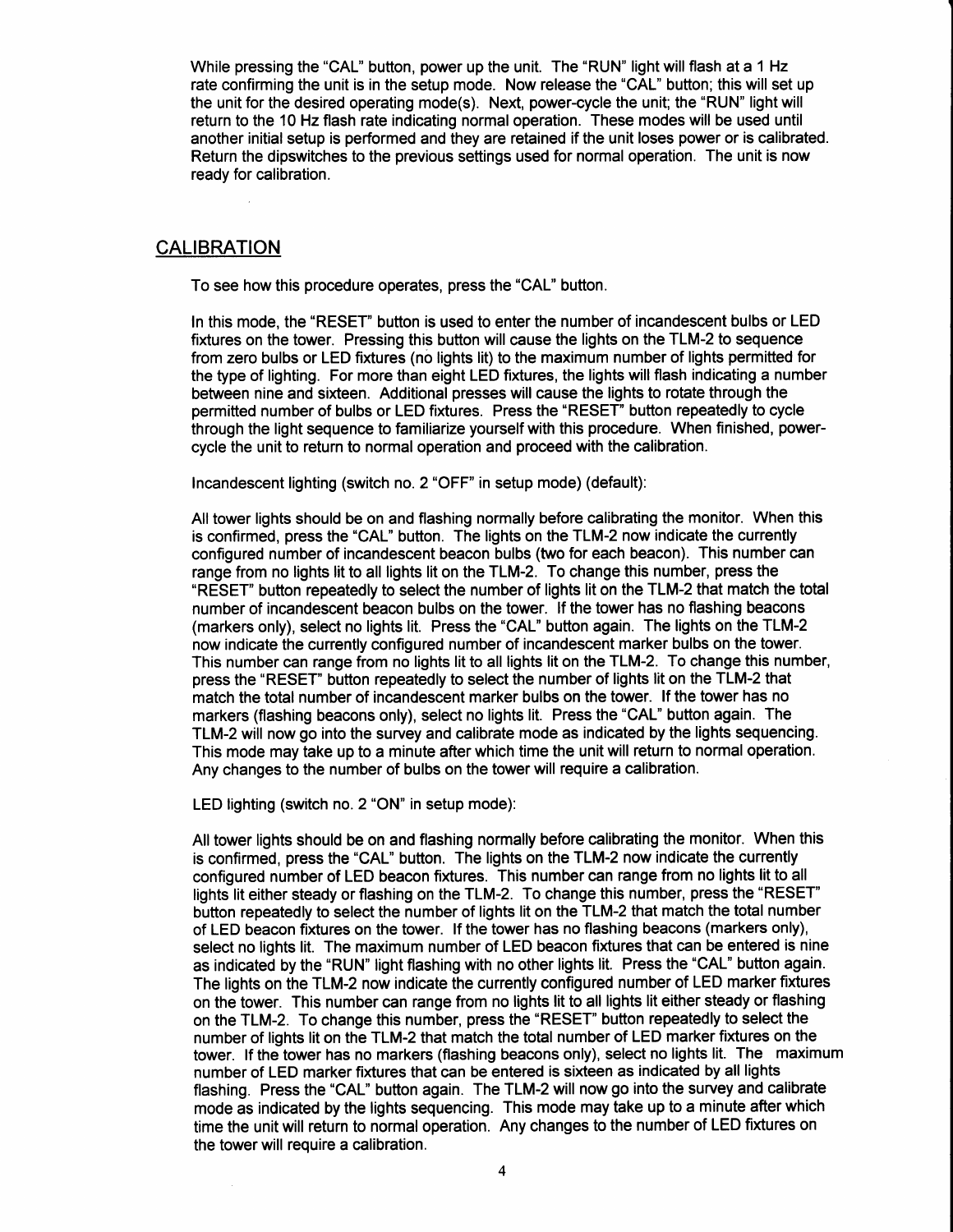- Note! The "RUN" light normally flashes at a 10 Hz rate to indicate the microprocessor is operating.
- Note! lt is important that the correct number of incandescent bulbs or LED fixtures on the tower matches the number of each type (beacon or marker) entered into the unit during the calibration procedure. An incorrect number may result in false alarms or no alarms if a failure occurs.

### **OPERATION**

- Daytime: All lights on the monitor should be on except for the "L/S" and B/S" (Lights status and Beacon status).
- Nighttime: All lights on the monitor should be on and the "B/S" (Beacon status) light should be flashing in cadence with the beacon lights.
- Note! If dipswitch no. 4 is set to "ON", the "PHOTOCELL, FLASHER, BEACON and MARKER" lights should be otf
- Note! lt may take up to thirty seconds for the "BEACON and MARKER" alarms and up to four minutes for the "FLASHER" alarm to be activated after an alarm condition has occurred. After an alarm condition is corrected, it may take a few minutes for the alarm to be cleared (the "ALARM" output can only be cleared by the reset button).

## ALARM and STATUS CONDITIONS

#### ALARMS:

- PHOTOCELL: Monitor has not detected a change in the "lights status" condition in 20 hours (dipswitch no. 2 setting "OFF").
- FLASHER: There are three types of flasher failures that will cause a flasher alarm: flasher continuously on or off, flasher rate out of tolerance and flasher on/otf ratio out of tolerance. When a flasher alarm occurs, the "RUN" light will flash in the following manner to indicate which failure type caused the alarm:

One repeating flash: flasher continuously on or off<br>Two repeating flashes: flasher rate out of tolerance flasher rate out of tolerance (less than 20 or more than 40 flashes per minute)

Three repeating flashes: flasher on/off ratio out of tolerance (less than 36 or more than 69 percent ON period of the total ON and OFF period)

Simultaneous failure types are indicated by a sequence of each type of flash. When the alarm is cleared, the "RUN" light will return to the normal 10 Hz flash rate.

This alarm can be cleared by pressing the reset button twice; however, it will reoccur if flasher problem is not corrected.

- BEACON (BCN): Activates on a bulb failure, LED beacon failure or flasher continuously otf.
- Note! For marker-only operation, the beacon and flasher alarms are disabled. The "BCN' light is always off in the mode.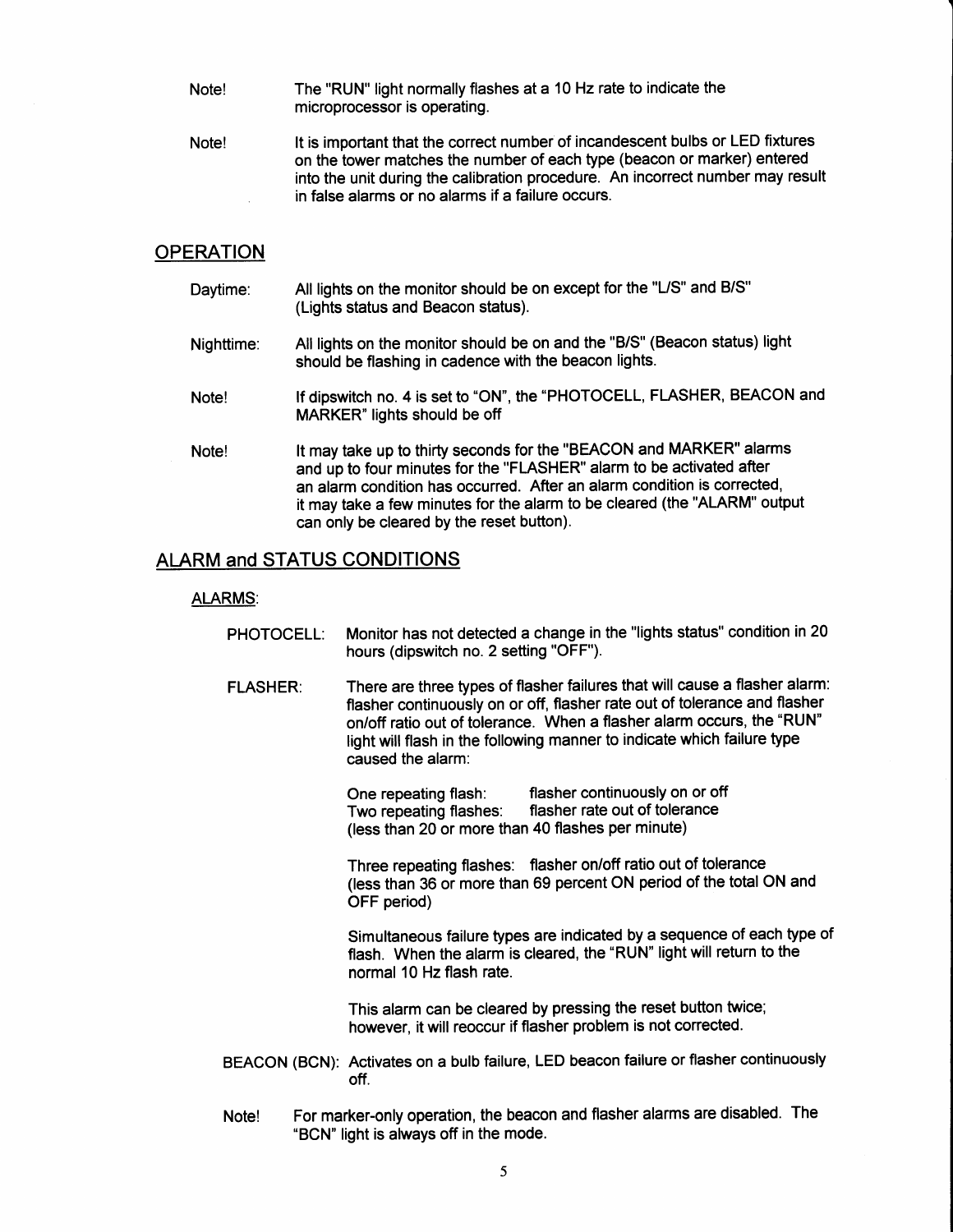MARKER (MKR): Activates on a bulb failure or LED fixture failure.

- Note! For beacon-only operation, the marker alarm is disabled. The "MKR" light is always off in the mode.
- ALARM (ALM): Activates with any of the above alarms. This alarm can be cleared by pressing the reset button once. lf this alarm is reset after a bulb failure, a second bulb failure will cause another alarm. lf the alarm is reset again, the alarm will reoccur if the problem is not corrected.

#### STATUS:

- LIGHTS (L/S): Indicates if tower lights are on or off. Flashes with beacons if all marker lights are out.
- BEACON (BCN): Indicates if beacons are on or off (flashes with beacons).

## MULTIPLE ALARM and STATUS CONDITIONS:

Certain tower light system failures will cause an alarm and an abnormal status condition.

Here are some examples:

A flasher failure in the OFF state will result in Flasher and Beacon alarms in addition to the Beacon status light remaining off.

A flasher failure in the ON state will result in Flasher alarm in addition to the Beacon status light remaining on.

lf all marker lights are out, the Lights status will flash along with the Beacon status (a marker alarm will result also).

lf all alarm and status lights are otf, the monitor has lost power.

## RESET and CALIBRATE BUTTONS

- RESET: The first press will reset the "ALARM" output, the second press will reset the "PHOTOCELL, FLASHER, BEACON and MARKER" alarm outputs. Pressing the reset button for five seconds will start the current sample readout sequence described below.
- Note! lf dipswitch 3is "ON", RESET must be pressed twice to clear the "PHOTOCELL, FLASHER, BEACON and MARKER" alarm outputs.
- CAL: Pressing this button performs a monitor calibration. Any changes to the number of bulbs or LED fixtures in the system requires a calibration. lt is also recommended that a calibrations be performed after a tower re-lamping or LED fixture replacement.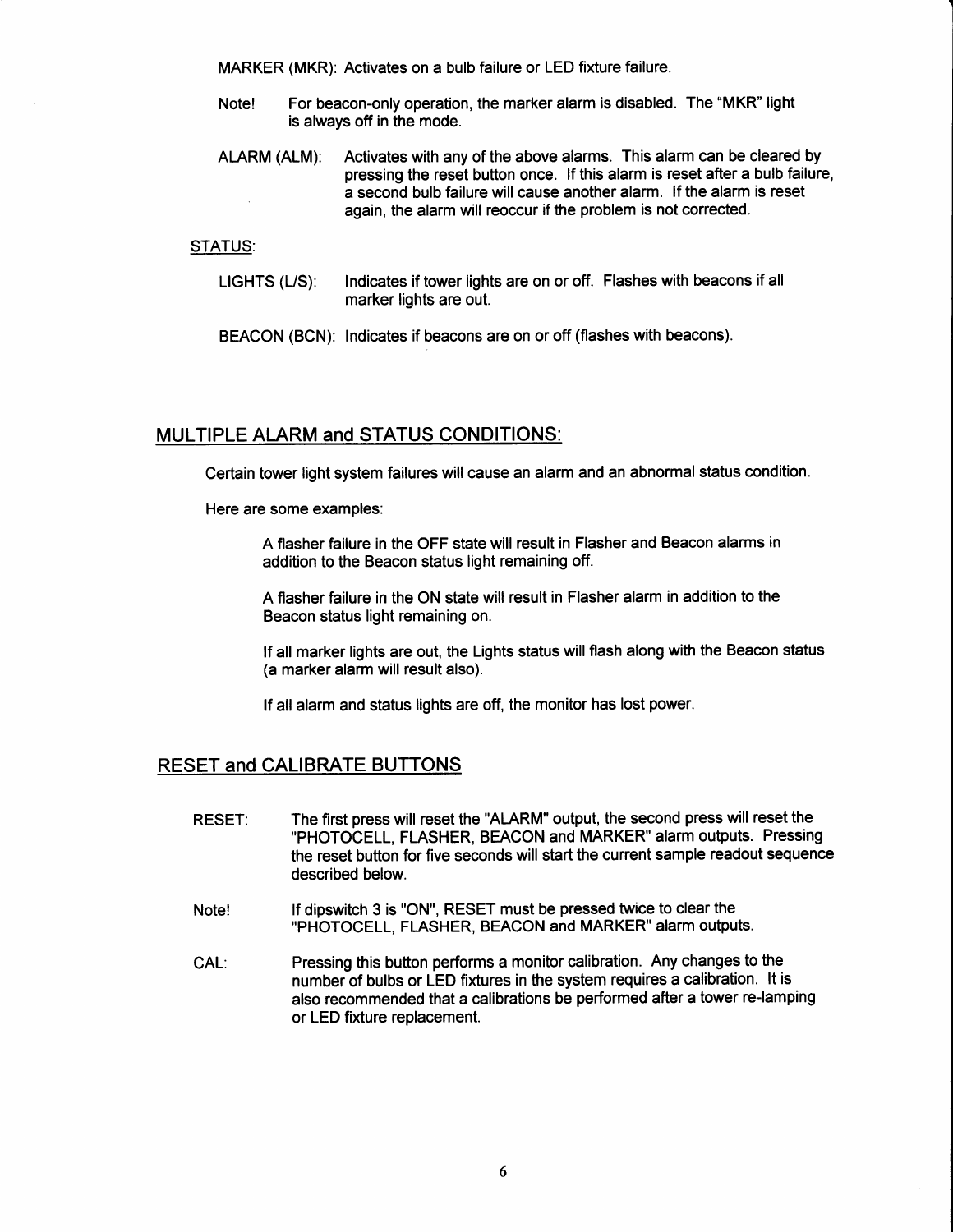## RETRIEVING STORED AND REAL.TIME CURRENT SAMPLES

When the TLM-2 is calibrated, it stores a current sample for the markers and a sample for the beacons. These samples are compared to the real-time samples taken after calibration to determine if there is a lamp failure. Each sample consists of a four-digit number that is scaled to the current for that sample (it is not the actual amperes). There are four samples: stored marker current, stored beacon current, real-time marker current and real-time beacon current. Both the stored calibration samples and the real-time samples can be retrieved by the following procedure (tower lights must be operating):

Press and hold the RESET button for five seconds. The unit will sequence through each sample and display it in 8-4-2-1 BCD format using the MKR, BCN, FLS and P/C lights in that order. The RUN, B/S, US and ALM lights will cycle for each number in the sample. Here is a sample sequence showing a BCD count from zero to nine:

|         |     |           | MKR BCN FLS P/C |     |                                                     | <b>VALUE</b> |
|---------|-----|-----------|-----------------|-----|-----------------------------------------------------|--------------|
| RUN on  | off | off       | off             | off | 1 <sup>st</sup> stored marker sample digit = $0$    | 0123         |
| B/S on  | off | off       | off             | on  | $2nd$ stored marker sample digit = 1                |              |
| $LS$ on | off | off       | on              | off | $3rd$ stored marker sample digit = 2                |              |
| ALM on  | off | off       | on              | on  | $4th$ stored marker sample digit = 3                |              |
| RUN on  | off | on        | off             | off | 1 <sup>st</sup> stored beacon sample digit = 4      | 4567         |
| B/S on  | off | <b>on</b> | off             | on  | $2nd$ stored beacon sample digit = 5                |              |
| US on   | off | <b>on</b> | on              | off | $3rd$ stored beacon sample digit = 6                |              |
| ALM on  | off | on        | on              | on  | $4th$ stored beacon sample digit = 7                |              |
| RUN on  | on  | off       | off             | off | 1 <sup>st</sup> real-time marker sample digit = $8$ | 8901         |
| B/S on  | on  | off       | off             | on  | $2nd$ real-time marker sample digit = 9             |              |
| $LS$ on | off | off       | off             | off | $3rd$ real-time marker sample digit = 0             |              |
| ALM on  | off | off       | off             | on  | $4th$ real-time marker sample digit = 1             |              |
| RUN on  | off | off       | on              | off | $1st$ real-time beacon sample digit = 2             | 2345         |
| B/S on  | off | off       | on              | on  | $2nd$ real-time beacon sample digit = 3             |              |
| $LS$ on | off | on        | off             | off | $3rd$ real-time beacon sample digit = 4             |              |
| ALM on  | off | on        | off             | on  | $4th$ real-time beacon sample digit = 5             |              |

After the sequence is complete, the unit returns to normal operation. The real-time samples will vary slighfly with voltage fluctuations but should remain close to the stored samples that were taken during calibration. These samples are for reference only and are used for troubleshooting purposes. lt is a good idea to log a set of these samples initially for comparison in case of problems later on.

## CHECKING QUALITY of the CURRENT SAMPLE

The TLM-2 provides a way to check the amount of noise present on the current sample present on the input to the unit. To activate this mode power down the unit and press both the "CAL" and "RESET" buttons while powering up the unit. The "P/C", "FLS", "BCN" and "MKR" lights are now a signal-to-noise (S/N) indicator. If all lights are on, the S/N is good if the "P/C" light is off, the S/N is lower and so on. The "BCN" light indicates the S/N present when the beacons are on (light on) and for the markers (light off). Lower S/N readings indicate a higher deviation from the bulb constants that were stored during calibration and may be caused excessive RF on the sample. The unit should operate reliably with only the "MKR" light on; however any rearrangement orshielding of the wiring that results in the most lights on will improve reliability.

After two minutes, the TLM-2 will revert to normal operation.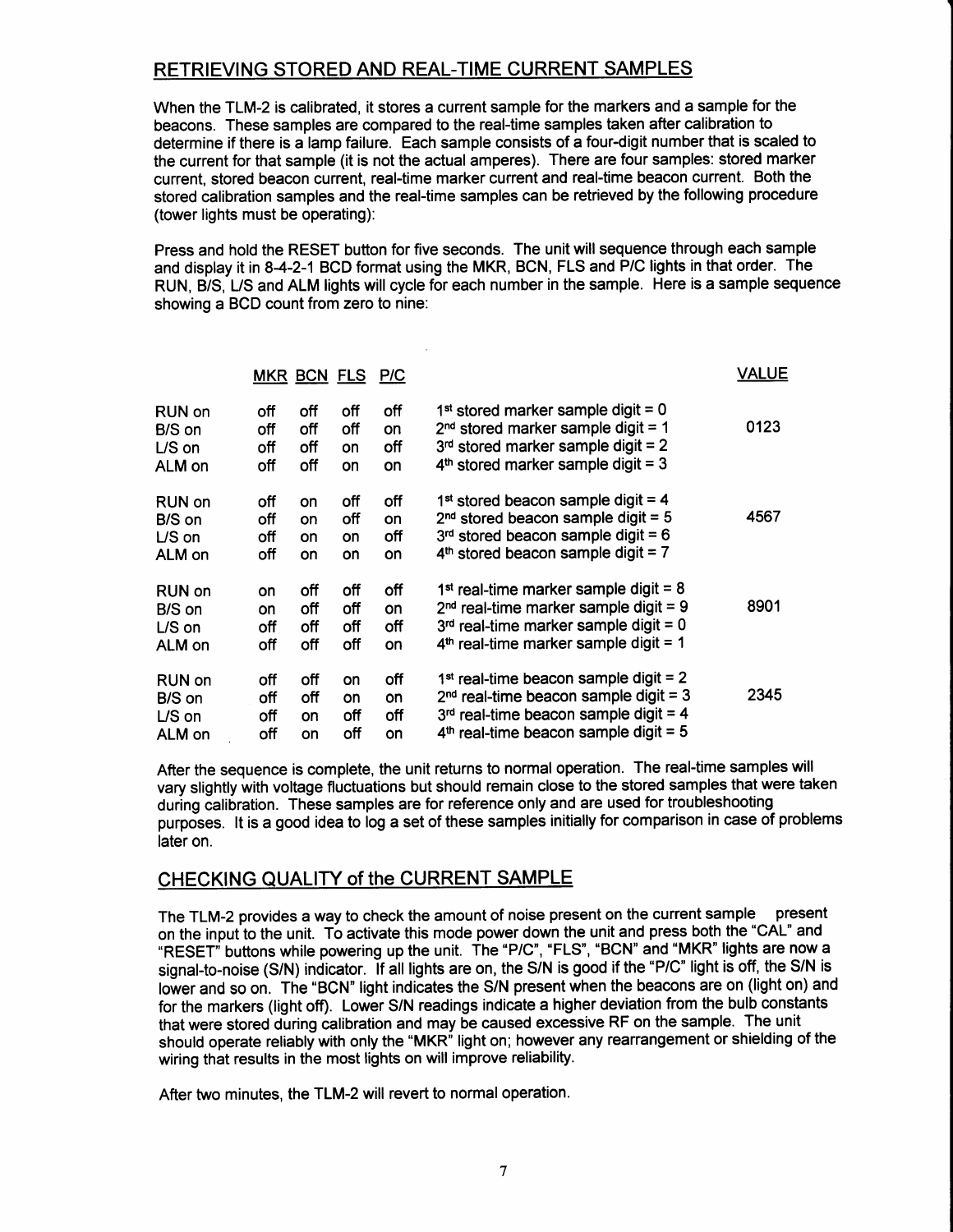## FCC and FAA Requirements.

The FCC requires notice to the FAA of any beacon bulb failure, flasher failure (beacons continuously on), or dark tower within thirty minutes of discovery of the problem. The FAA will request the tower registration number and issue a NOTAM (Notice to Airmen) of the tower problem. The FAA will give the tower owner 15 days to correct the problem; however, the problem should be corrected as soon as possible and the FAA contacted when the tower is returned to compliance so the NOTAM can canceled. Failure to follow this procedure can result in hefty fines from the FCC.

FCC rules regarding tower lighting can be found at www.fcc.gov .

See FAA Advisory Circular AC 7017460-1K "Obstruction Marking and Lighting" for lighting standards (specifically Red Obstruction Lighting Standards - FAA Style A).

See FAA Advisory Circular AC 150/5345-43F "Specifications for Obstruction Lighting Equipment" for flash characteristics (specifically Table 4 - Flash Characteristics for Obstruction Lights, Type L-864).

### Warrantv and Service:

FM Services warrants this product to be free of defects for one year after purchase. If you experience a problem or have a question about installation or operation, please call (336) 667-7091 or email at info@towermonitor.com

## FCC Part 15 and Industry Canada ICES-003 Verification Notice

This equipment has been tested and found to comply with the limits for a Class A digital device, pursuant to Part 15 of the FCC Rules. These limits are designed to provide reasonable protection against harmful interference when the equipment is operated in a commercial environment. This equipment generates, uses, and can radiate radio frequency energy and, if not installed and used in accordance with the instruction manual, may cause harmful interference to radio communications. Operation of this equipment in a residential area is likely to cause harmful interference inwhich case the user will be required to correct the interference at their expense.

This Class A digital apparatus complies with Canadian ICES-003.

Cet appareil num6rique de la classe A est conforme d la norme NMB-003 du Canada.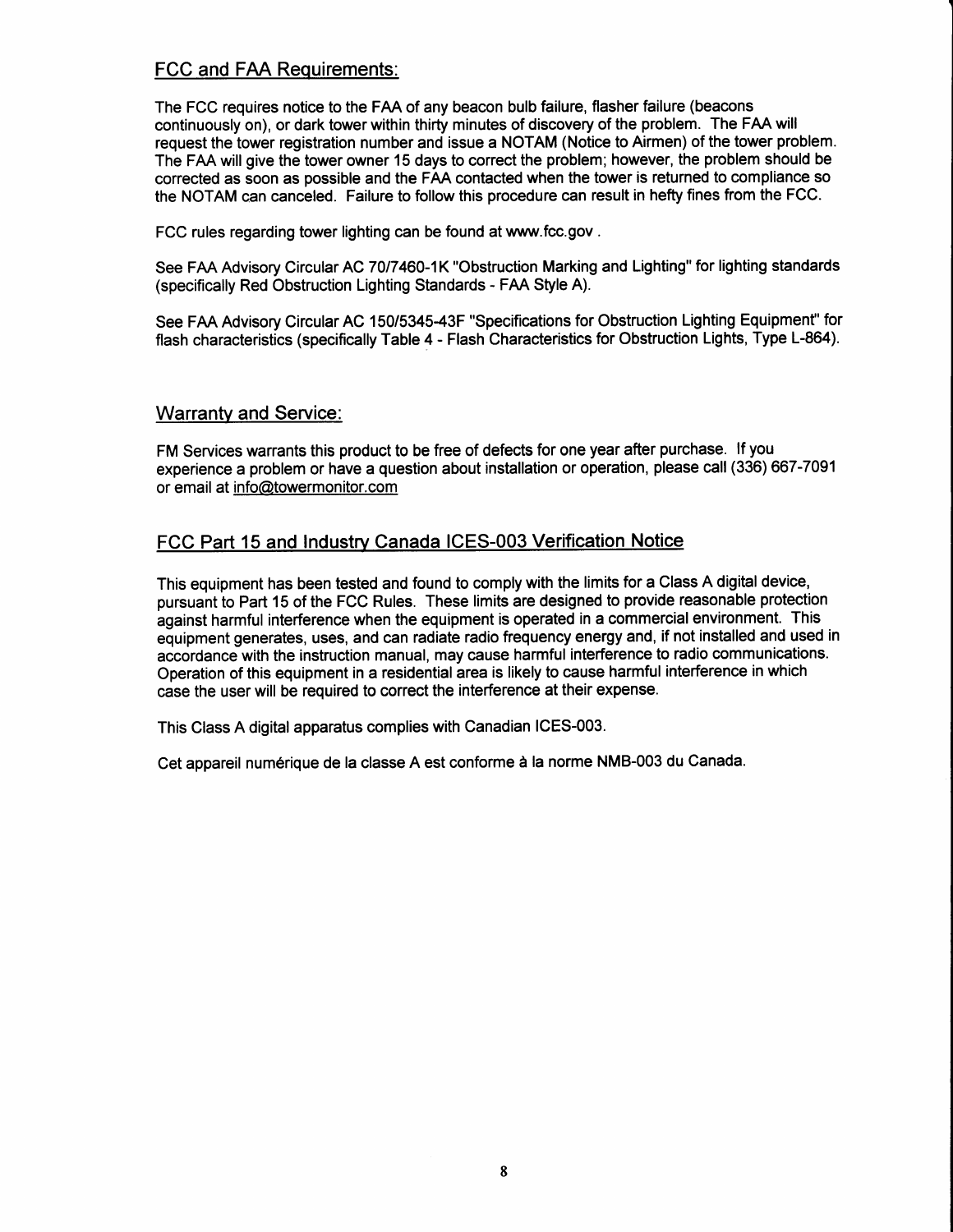#### TLM-2 TOWER LIGHT MONITOR PARTS LIST

 $\overline{\phantom{a}}$ 

| <b>PART</b>     | MFG. PART NO.         | DIGI-KEY PART NO.       | <b>MOUSER PART NO.</b> |
|-----------------|-----------------------|-------------------------|------------------------|
| $+5V$           | 201-RC                |                         | 151-201-RC             |
| BR <sub>1</sub> | DF04                  | DF04MDI                 |                        |
| C <sub>1</sub>  | <b>ECQ-V1104JM</b>    | P4725                   |                        |
| C <sub>2</sub>  | D101K20Y5PH63L6R      | 1441PH                  |                        |
| C <sub>3</sub>  | D101K20Y5PH63L6R      | 1441PH                  |                        |
| C <sub>4</sub>  | D472K33Y5PH63L6R      | 1449PH                  |                        |
| C <sub>5</sub>  | D472K33Y5PH63L6R      | 1449PH                  |                        |
| C <sub>6</sub>  | ECA-1EHG332           | P5546                   |                        |
| C7              | <b>TAP105K035SCS</b>  | 478-1835                |                        |
| C <sub>8</sub>  | <b>TAP105K035SCS</b>  | 478-1835                |                        |
| C <sub>9</sub>  | D472K33Y5PH63L6R      | 1449PH                  |                        |
| C10             | D472K33Y5PH63L6R      | 1449PH                  |                        |
| CA              | D472K33Y5PH63L6R      | 1449PH -                |                        |
| <b>CT</b>       | AC1005 / AC1030       | 1295-1101 / 1295-1098   |                        |
| D <sub>1</sub>  | 1N5232                | 1N5232BDICT             |                        |
| D <sub>2</sub>  | 1N5232                | 1N5232BDICT             |                        |
| DS <sub>1</sub> | SSL-LX3044GD          | 67-1060                 |                        |
| DS <sub>2</sub> | SSL-LX3044GD          | 67-1060                 |                        |
| DS3             | SSL-LX3044GD          | 67-1060                 |                        |
| DS4             | SSL-LX3044GD          | 67-1060                 |                        |
| DS <sub>5</sub> | SSL-LX3044GD          | 67-1060                 |                        |
| DS <sub>6</sub> | SSL-LX3044GD          | 67-1060                 |                        |
| DS7             | SSL-LX3044GD          | 67-1060                 |                        |
| DS8             | SSL-LX3044GD          | 67-1060                 |                        |
| <b>GND</b>      | 201-RC                |                         | 151-201-RC             |
| L1              | 9230-36-RC            | M8653                   |                        |
| L2              | 9230-36-RC            | M8653                   |                        |
| PB <sub>1</sub> | B3F-1000              | <b>SW400</b>            |                        |
| PB <sub>2</sub> | B3F-1000              | <b>SW400</b>            |                        |
| R <sub>1</sub>  | <b>MFR-25FBF-332R</b> | 332XBK                  |                        |
| R <sub>2</sub>  | MFR-25FBF-63R4        | 63.4XBK                 |                        |
| R <sub>3</sub>  | <b>MFR-25FBF-23K2</b> | 23.2KXBK                |                        |
| R <sub>4</sub>  | <b>MFR-25FBF-23K2</b> | 23.2KXBK                |                        |
| R <sub>5</sub>  | 470 5%                | 470QBK                  |                        |
| R <sub>6</sub>  | 330 5%                | 330QBK                  |                        |
| RN <sub>1</sub> | 2.2K                  | 4608X-1-222             |                        |
| RN <sub>2</sub> | 100                   | 4608X-1-101             |                        |
| S1              | 206-4                 | CT2064                  |                        |
| TB1             | 1716020000            | 281-1435                |                        |
| TB <sub>2</sub> | 1716020000            | 281-1435                |                        |
| TB <sub>3</sub> | 999398                | 281-1440                |                        |
| <b>TBA</b>      | 1716020000            | 281-1435                |                        |
| TP <sub>1</sub> | 201-RC                |                         | 151-201-RC             |
| U1              | LM340T-5.0            | LM340T-5.0/NOPB         |                        |
| U <sub>2</sub>  | PIC18F2431            | <b>FM SERVICES PART</b> |                        |
| U <sub>5</sub>  | MCP6S22               | <b>MCP6S22-I/P</b>      |                        |
| U3A             | <b>TLP222A-2(F)</b>   |                         | 757-TLP222A-2(F)       |
| U3B             | TLP222A-2(F)          |                         | 757-TLP222A-2(F)       |
| U4A             | <b>TLP222A-2(F)</b>   |                         | 757-TLP222A-2(F)       |
| U4B             | <b>TLP222A-2(F)</b>   |                         | 757-TLP222A-2(F)       |
|                 |                       |                         |                        |

 $\overline{\phantom{a}}$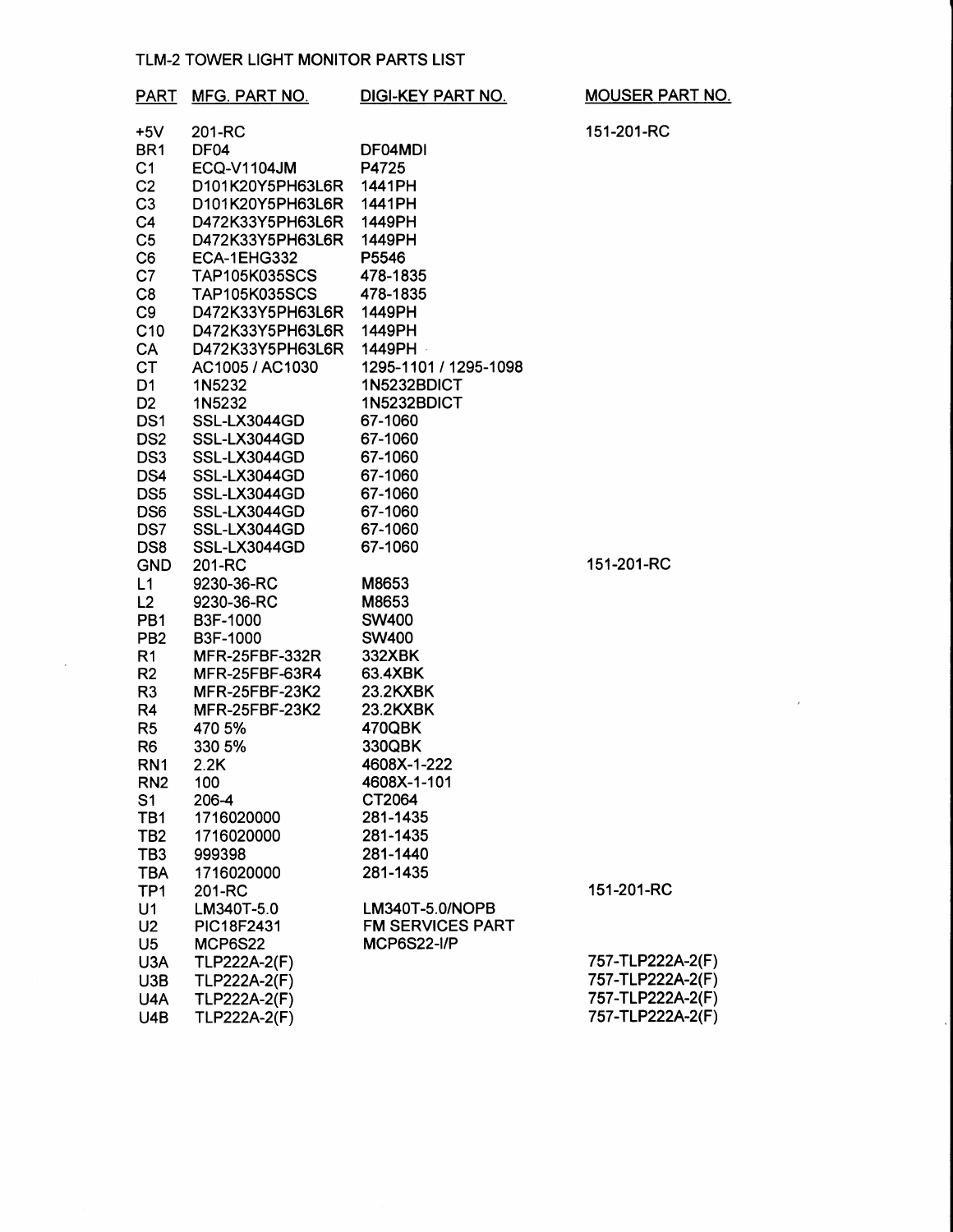